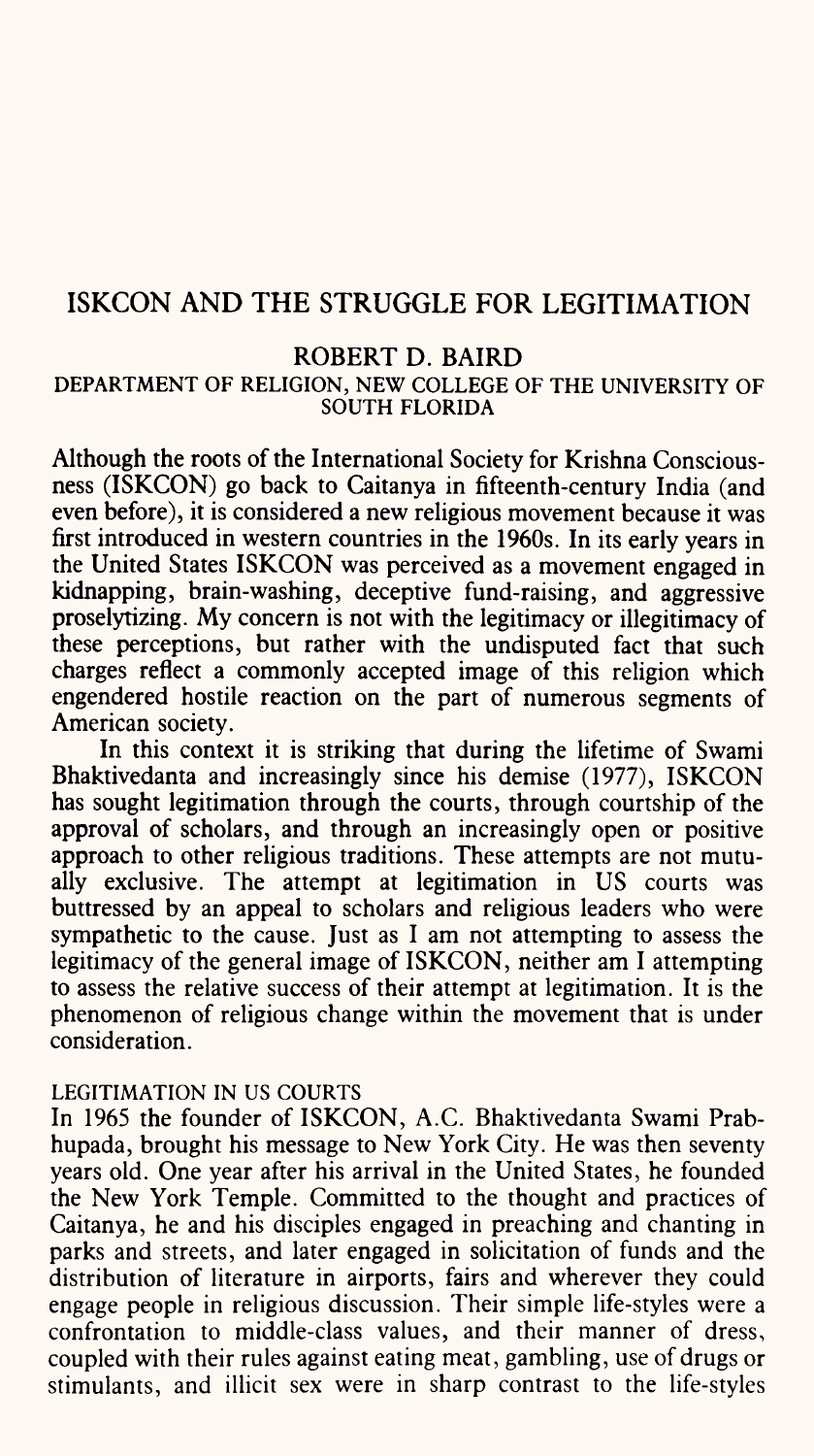followed by many who were part of the counter-culture of the 1960s. Their frequently aggressive manner and their early tendency to renounce family ties and values provoked a vigorous reaction on the part of family members and people in general. So strong was this reaction that some parents had their children (often of legal age) kidnapped with the purpose of having them deprogrammed. The charge was that ISKCON brainwashed their converts, who had to be deprogrammed in order to return to a more normal and acceptable life-style. When professional deprogrammers encountered legal difficulties they turned to the thirty-day conservatorship. During that time the deprogramming and neutralizing of the presumed mind-control took place. Converts were usually subjected to mental and physical violence with the intention of getting them to renounce their newfound faith. One of the arguments used against ISKCON members was that they were not entitled to the protection of the First Amendment of the Constitution since they were not part of a *bonafide*  religion, only a 'cult.'

A celebrated case which has a bearing on the struggle to be considered a *bona fide* religion began with a Queens County (NY) Grand Jury hearing requested by the New York Temple of ISKCON because of the kidnapping of Merylee Kreshower (aged 24) and Ed Shapiro (aged 22). Both had been living in the Temple. Miss Kreshower's mother had arranged a kidnapping for the purpose of deprogramming. Ed Shapiro had requested \$20,000 from a fund of stocks and bonds set up for him by his father. Shapiro intended to turn the money over to ISKCON. His father committed him for psychiatric examination, but he was found to have no mental disorder.

Upon release, Kreshower pressed charges against her mother and the detective who had organized the kidnapping. The case went before <sup>a</sup>Queens Grand Jury which, instead of pursuing the circumstances of the kidnapping, inquired into the teachings and practices of ISKCON. This led to the arrest on 12 October 1976 of Adi Kesava (Angus Murphy) and Trai Das (Harold Connolly) who were charged with unlawful detainment by use of mind-control techniques. They were also charged with extortion, alleging a threat that Shapiro Senior would never see his son again unless he released the \$20,000. The direction of the grand jury investigation and the subsequent arrests indicate the high level of public hostility towards, and suspicion of, ISKCON. On 17 March 1977, however, the New York Supreme Court dismissed the charges and affirmed that The Hari Krishna movement is a *bona fide* religion with roots in India, that go back thousands of years.<sup>'1</sup> The court also stated that 'the entire and basic issue before this court is whether or not the two alleged victims in this case and the defendents, will be allowed to practice the religion of their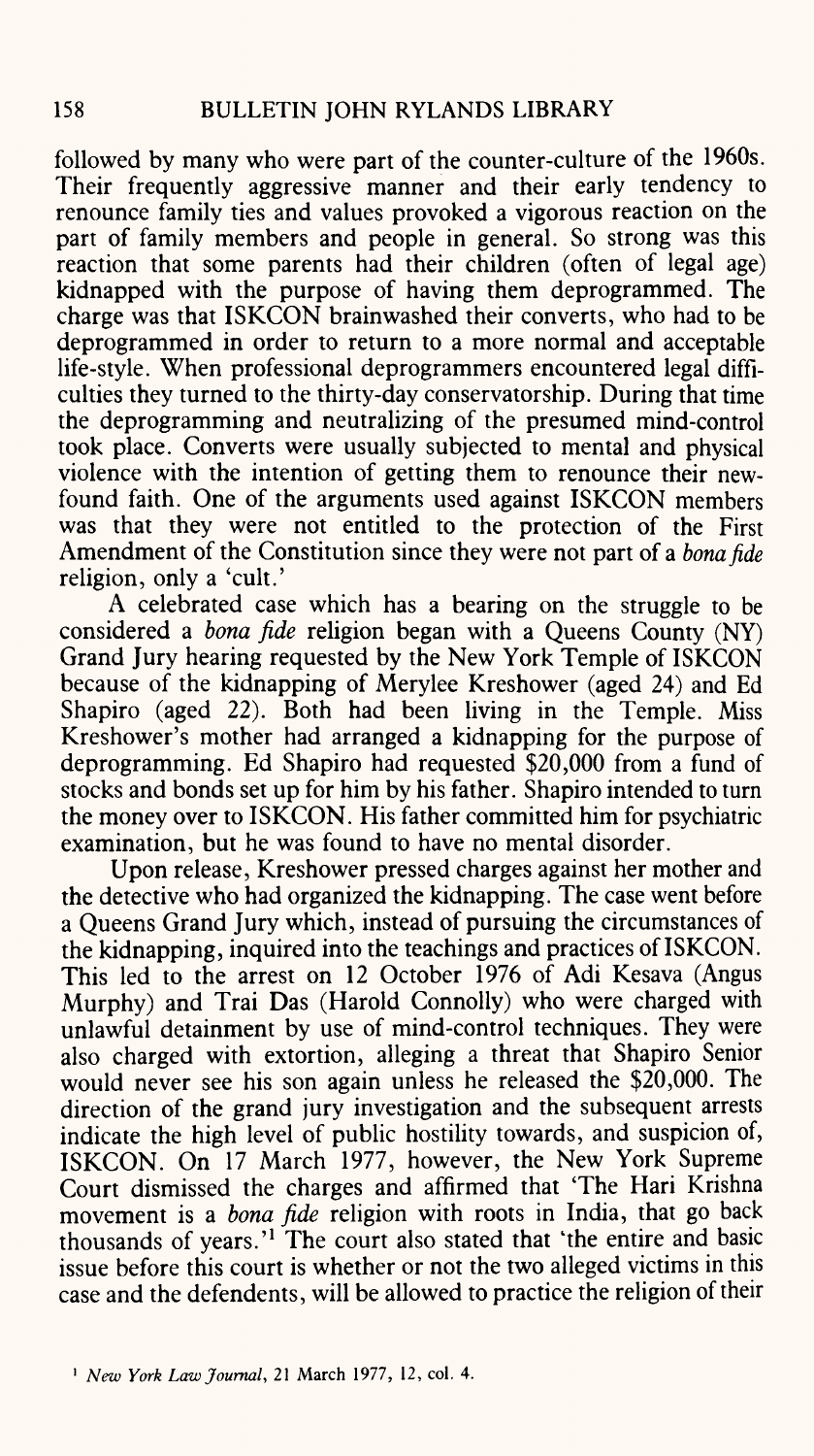choice . . . and this must be answered with a resounding affirmation.'2

In an attempt to strengthen their case as <sup>a</sup>*bonafide* religion, the movement sent representatives to the 1976 joint meeting of the American Academy of Religion, Society for Biblical Literature and American School of Oriental Research in St Louis. There they acquired the signatures of almost 200 scholars on a petition that affirmed that the movement was <sup>a</sup>*bona fide* religion and should be afforded freedom under the First Amendment.

A symposium was held at the Center for the Study of World Religions at Harvard University on 22 November 1976 at which issues relating to ISKCON and 'mind-control' were discussed by Harvey Cox (Professor of Theology, Harvard Divinity School), Jeremiah Gutman (Civil Liberties Attorney), Stephen Chorover (Professor of Psychology, MIT), Diana Eck (Lecturer in Sanskrit, Harvard) and two representatives of ISKCON. The tone of the symposium was supportive of the movement.

Statements were also issued in support of the movement by the World Fellowship of Religions, by James Redington, SJ (doctoral student in Indian religions), by Robert A. McDermott (Baruch College), by Joseph T. O'Connell (University of Toronto) and by <sup>a</sup> number of Indian professors. In a series of newsletters sent to academics following the 1976 meeting in St Louis, representatives of ISKCON thanked those scholars who had had an influence on the outcome of the Kreshower/Shapiro case.

A series of bills were to come before the state legislatures of Vermont, Massachusetts, Texas, Pennsylvania and Florida which would enable any citizen to gain custody of a person in a 'cult', and hold that person for thirty days while he/she was being deprogrammed. A strong appeal by scholars was influential in seeing that none of those bills were voted into law. But it was the New York Supreme Court that settled the issue of whether ISKCON was a religion and entitled to protection under the First Amendment.

In certain other areas the movement took a more aggressive stance in the courts, arguing that under the First Amendment they had the right to proselytize and solicit funds in airports, state fairgrounds, on city streets and on federal park land. On 21 March 1975, the US District Court in Dallas ruled on a request for an injunction against an ordinance enforced by the Dallas-Fort Worth Regional Airport Board that would prohibit solicitation of funds and distribution of literature in terminal buildings. The court did not say that the ordinance was free of constitutional defects, but considered the injunction improper at the time.<sup>3</sup> On 30 January 1979, an opinion was filed in which a permanent injunction restrained the defendants from enforcing the

<sup>&</sup>lt;sup>3</sup> ISKCON v. Dallas-Ft. Worth Regional Airport Board, 391 F. Supp. 606 (1975).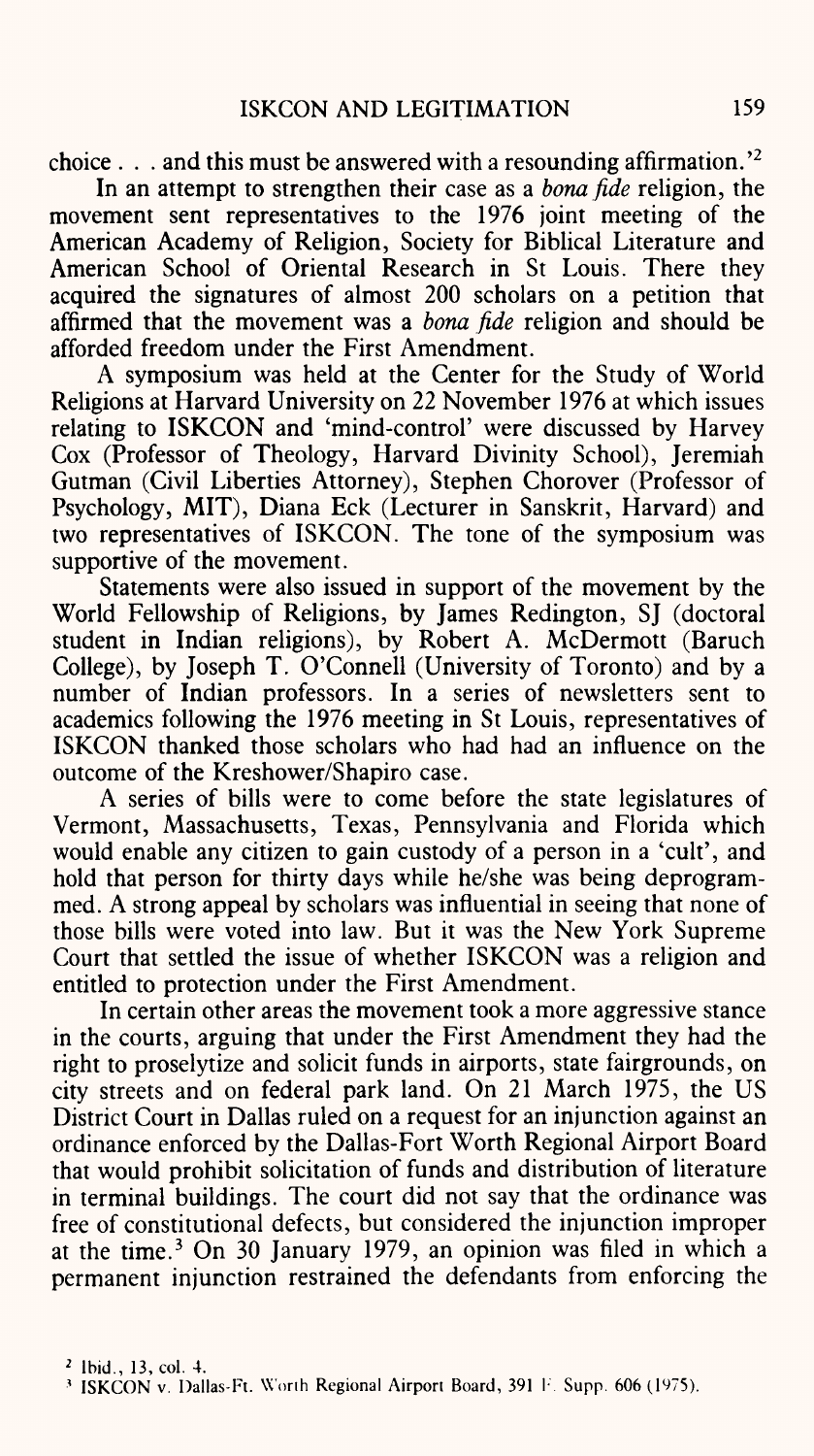ordinance in question. The District Court judge felt it necessary to comment on the possible reception of his judgment. He commented on the view of many that the Krishnas were harassing airline travellers and that their views were not currently shared by many Americans. Nevertheless, he continued, it is the purpose of the Bill of Rights to protect holders of unpopular ideas.4

Between the time of the original request for an injunction (1975) and the final adjudication (1979), there were no less than eight other cases involving airport solicitation. Most of them were settled in favour of ISKCON. A civil rights suit and permanent injunction was filed to enable devotees to perform *sankirtan* at the Kennedy, LaGuardia and Newark airports. The suit was dismissed because there were no prosecutions pending against the plaintiffs. 5 On 17 January 1977, an injunction was granted against an ordinance prohibiting solicitation and distribution of literature without written permission of the Kansas City airport director. The fact that money was solicited in connection with the preaching of religion did not make it a commercial undertaking, and it was protected under the First Amendment. 6

In a case involving the rights of devotees to solicit at O'Hare Airport in Chicago, it was ruled that a regulation that does not state standards to guide officials in granting permits suppresses First Amendment rights and is a means of censorship.<sup>7</sup> A similar injunction was granted for the Houston Airport.<sup>8</sup> Granting the same rights at the Greater Pittsburg International Airport, it was held that a ten dollar permit fee was unconstitutional, but that solicitation could be limited in cases of fraudulent solicitation and that devotees were not to engage in physical contact with a prospective donor unless the individual had already agreed to make a contribution.<sup>9</sup> Requirement to acquire a permit to distribute literature and solicit donations at the Los Angeles International Airport was judged unconstitutional. 10 A similar judgment was rendered for the Milwaukee Airport.<sup>11</sup> Regulations imposing a fee for a permit issuance based on the applicant's character coupled with prohibition of any solicitation within the New Orleans airport terminal was ruled unconstitutional on 1 August 1978. 12

In keeping with its policy to go where one can encounter large numbers of people, another set of cases involved the rights of devotees to have access to state and county fairs. A series of injunctions was

- 6 ISKCON v. Englehardt 425 F. Supp. 176 (1977).
- 7 ISKCON v. Rochford 425 F. Supp. 734 (1977).
- 8 ISKCON v. Collins 452 F. Supp. 1007 (1977).
- 9 ISKCON of Western PA, Inc. v. Griffin 437 F. Supp. 666 (1977).
- 10 People, Plaintiff and Respondent v. Fogelson Sup., 145 Cal. Rptr. 542.
- 11 ISKCON v. Wolke 453 F. Supp. 869 (1978).
- 12 ISKCON v. Lentini 461 F. Supp. 49 (1978).

<sup>&</sup>lt;sup>4</sup> Susan Fernandes v. Leonard Limmer et. al., US District Court for Northern District of Texas, Dallas Division.

*<sup>5</sup>* ISKCON v. NY Port Port Authority 425 F.Supp. 681 (1977).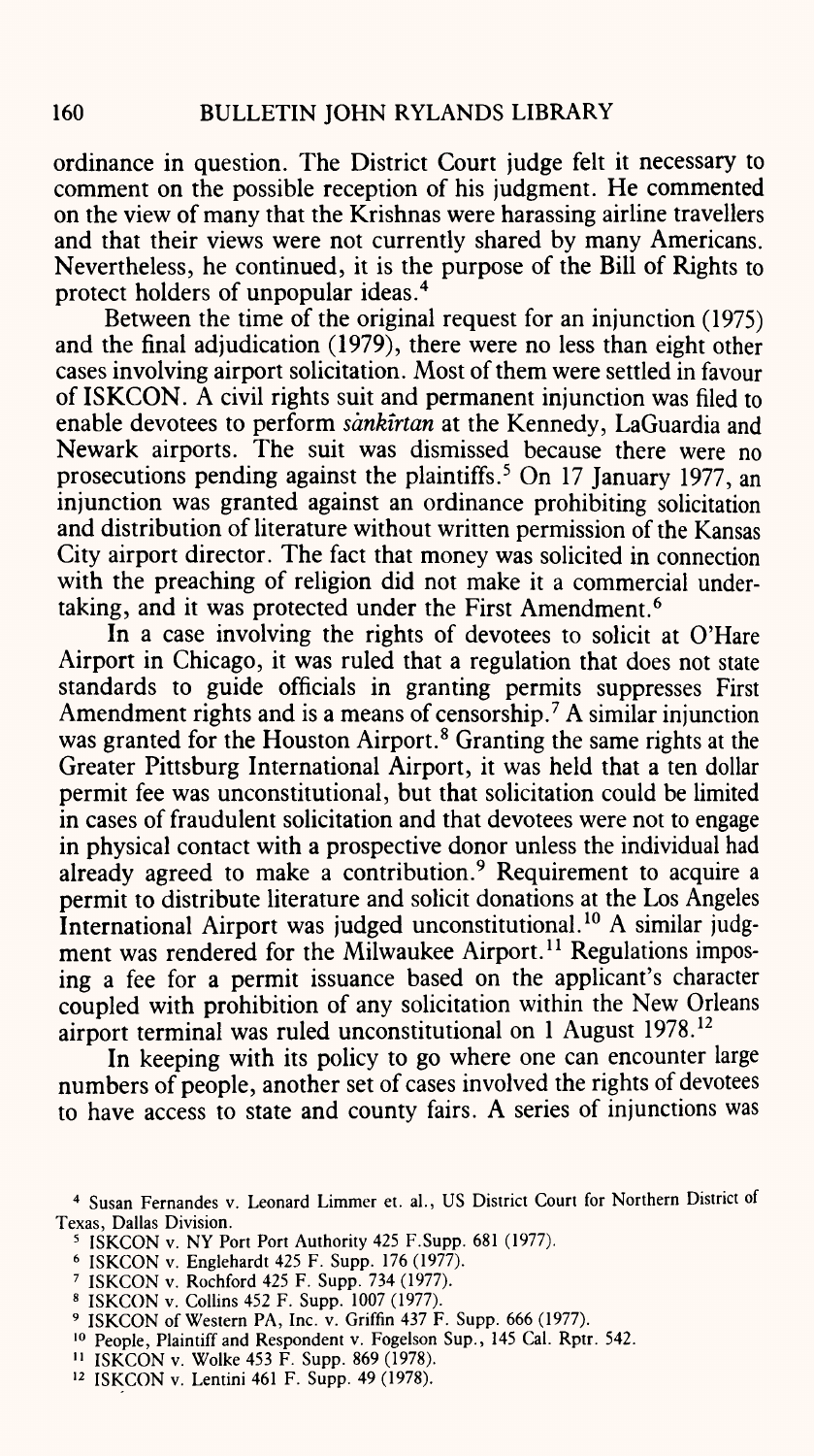handed down voiding regulations that would have restricted devotees from entering the pedestrian thoroughfares of the fair, talking to persons about their religion, distributing literature and soliciting donations. This was the situation for the Ionia Free Fair, 13 the Wisconsin State Fair (August 1979), the State Fair of West Virginia (August 1978), and Erie County Fair (August 1978). In the latter case, certain restrictions limited the number of devotees soliciting at any time to ten, required them to conduct religious discussions on an individual basis with no more than one member confronting a member of the public at one time, and forbade them to leave literature unattended which would be conducive to litter. In some of the judgments it is stated that to confine devotees to a booth would be to inhibit their rights to practise their religion freely. But in a case regarding the Ohio State Fair it was ruled that to confine devotees to specific booths was not such an infringement on First Amendment rights. Here the ruling was that the state had the right to regulate such activities even though it could not prohibit them.<sup> $14$ </sup> On 1 September 1978, however, an injunction granted the right of unrestricted movement at the Nebraska State Fair, and a similar injunction was granted for free solicitation at the Indiana State Fair. 15

On 9 September 1978, a restraining order was handed down to enable solicitation at the Kansas State Fair although in this case <sup>a</sup> number of conditions were attached. Members were to wear cards identifying themselves as solicitors for ISKCON. The number of members soliciting at one time was to be limited to twenty, and they were not to use the word 'fair' in such a way as to suggest sponsorship. They were not to touch unconsenting persons even for the purpose of pinning flowers on them. No more than two members were to engage <sup>a</sup> person in discussion at one time. There were seventeen rules to be followed. On 12 September, a temporary restraining order was granted for the performance of *sahkirtan* at the Eastern States Exposition in Massachusetts. A judgment relating to the State Fair of Texas ruled that devotees had the right to solicit donations and distribute literature outside the confines of a booth unless they concealed their identity. '. . .But if members of sect *[sic]* went in disguise and gave away flowers with no distribution of literature or disclosure of their religious purpose, they would be required to obtain a booth.<sup>'16</sup> It seems that members were wearing wigs and street clothing in place of their traditional identifying garb and were not explicit about the purpose for the donations.

A number of judgments overturned restrictions on proselytizing

<sup>13</sup> Anderson et. al. v. Ionia Free Fair Association, US District Court, Western District of Michigan, 7 August 1978.

<sup>14</sup> ISKCON v. Evans 440 F. Supp. 414 (1977).

<sup>15</sup> ISKCON v. Bowen 456 F. Supp. 437 (1978).

<sup>16</sup> ISKCON v. State Fair of Texas 461 F. Supp. 719 (1978).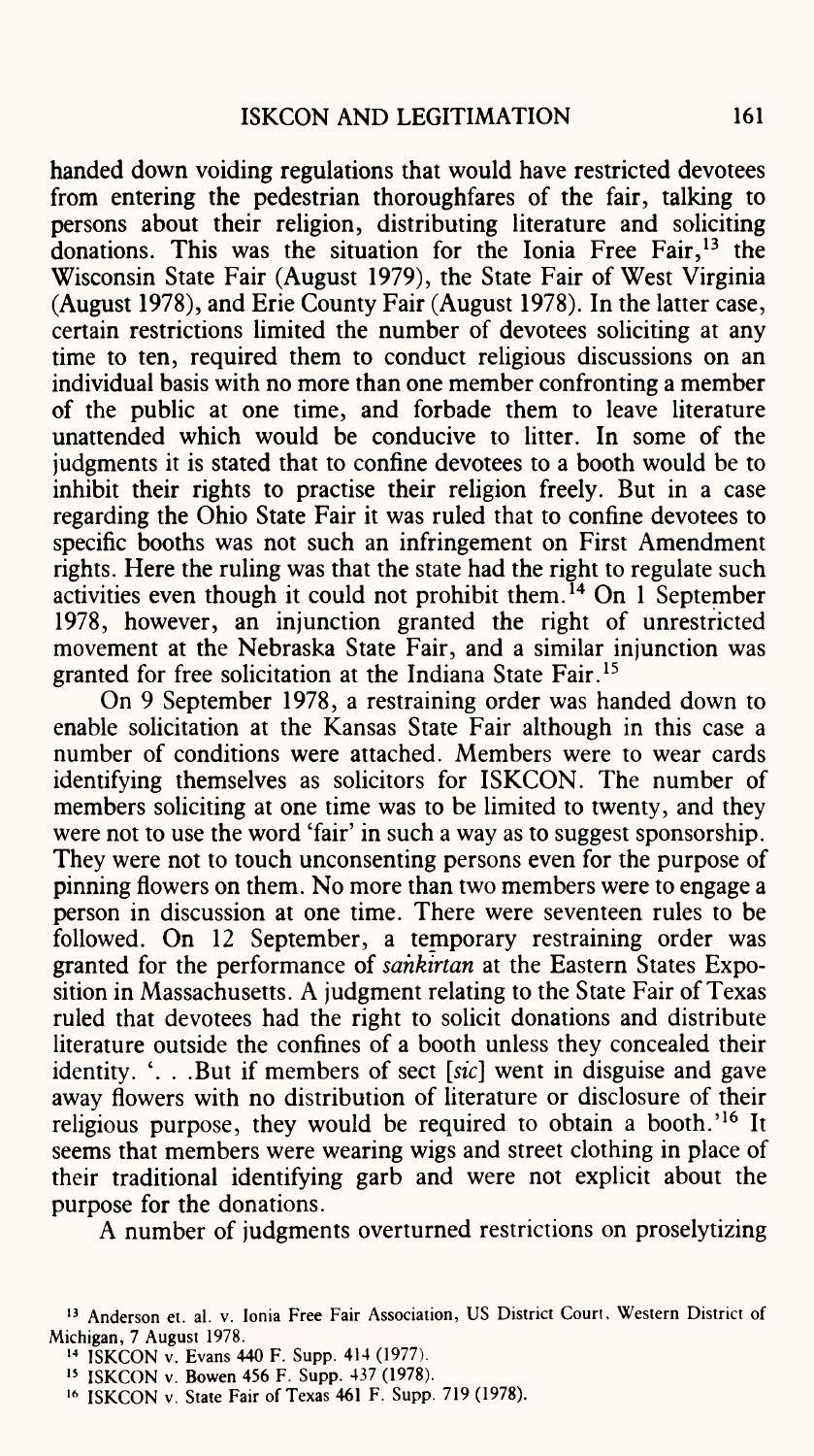and soliciting donations on the public streets of major US cities. A New Orleans ordinance that made solicitations illegal in the French Quarter of the city was judged unconstitutional.<sup>17</sup> An ordinance in Sacramento, California that required a prior permit to engage in charitable solicitation was deemed unconstitutional. 18 A Chicago ordinance which made it unlawful 'for any person to engage in the business of a peddler without a license' was inapplicable since the solicitation of religious donations was not a commercial enterprise but a religious act and protected under the First Amendment. <sup>19</sup>

A state licensing law, applied to the devotees, that prohibited them from soliciting donations at rest-stops on state highways in Florida was judged unconstitutional.<sup>20</sup> But the regulation of certain areas as off limits to such solicitation in national park areas was indeed constitutional. 21 Finally, ISKCON sought an injunction to enjoin arrest and prosecution of members who solicited on certain segments of the pavement leading to the entrance of Knott's Berry Farm (a popular amusement park in California). This was denied on the ground that the portion of the street, though resembling a public thoroughfare, was the private property of Knott's Berry Farm. <sup>22</sup>

Overall, these cases from 1975 to 1979 were exceedingly successful in granting members of ISKCON protection under the First Amendment as a legitimate religion. The result was an extension of freedom to engage in distribution of literature and in solicitation of donations in a variety of forums where they might encounter a large number of people. Although the extent to which these cases changed public opinion is uncertain, ISKCON's legal place alongside other legitimate denominations was assured.

## LEGITIMATION THROUGH APPEAL TO SCHOLARS

In tracing the attempt to achieve legal room for ISKCON, we have already noticed the role played by scholars as expert witnesses. But the use of scholars and scholarship to enhance legitimacy has extended beyond this legal purpose.

In a series of newsletters from ISKCON to scholars following the St Louis petition of 1976, several scholars offered their services as sources of information about the movement for concerned parents of converts. They also urged other scholars in metropolitan areas around

the country to do the same.<br>In 1980–83, the six-In 1980-83, the six-volume *Srila Prabhupdda-lildmrta* was published by the Bhaktivedanta Book Trust. Each volume of this

17 ISKCON v. City of New Orleans 347 F. Supp. 945 (1972).

21 Liberman v. Schesventer 447 F. Supp. 1355 (1978).

<sup>18</sup> ISKCON of Berkeley v. Kearnes 454 F. Supp. 116 (1978).

<sup>19</sup> ISKCON v. Conlisk 374 F. Supp. 1010 (1972).

<sup>20</sup> ISKCON v. Hays 438 F. Supp. 1077 (1977).

<sup>22</sup> ISKCON v. Reber 454 F. Supp. 1385 (1978).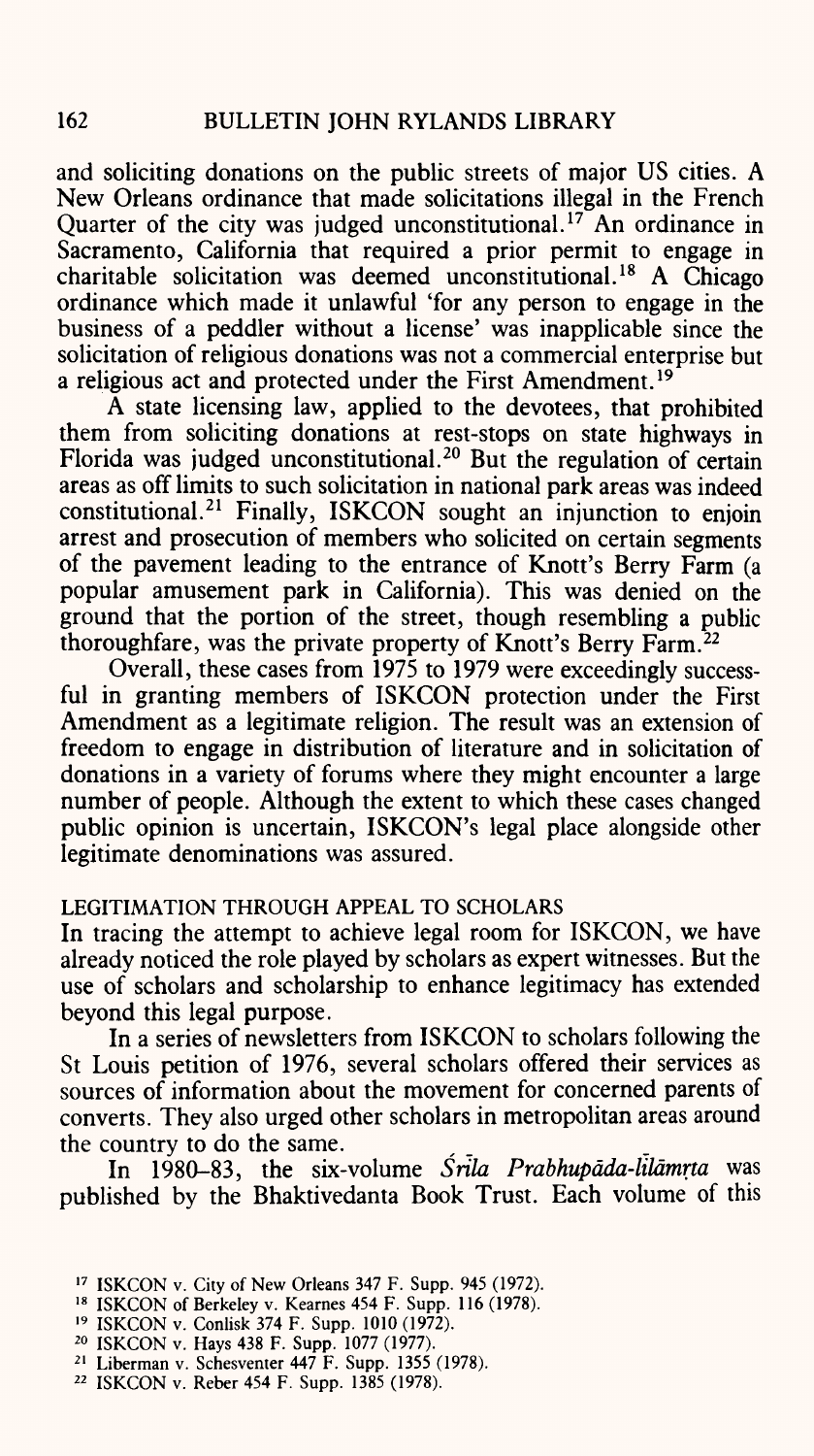authorized biography of Swami Bhaktivedanta contains a preface by a scholar whose name would be immediately recognizable in academic circles. This is regularly mentioned in advertising. In a footnote to a later article, Subhananda das notes, 'Each volume of *Lildmrta* is introduced by a noted scholar of religion.'23

In the editor's preface to *Hare Krishna, Hare Krishna: Five Distinguished Scholars on the Krishna Movement in the West,24* Steven J. Gelberg (Subhananda das) deals with caricatures of ISKCON and its devotees. He asserts that devotees can be rational, are not zealots or cultic zombies and should not be considered merely a part of pop culture. ISKCON is a legitimate religious tradition. But he recognizes that this assertion would be less convincing were it to come from a devotee than if it were to come from the mouth of a respected academic.

At one point, I realized that a collection of systematic dialogues with some of ISKCON's academic observers might serve as a useful introduction to the movement – an introduction that might be *more credible* than one attempted by a committed member with an apologetic motive. This book is the product of that realization. <sup>25</sup>

Included are scholars who can be trusted not to wage an attack. Not every statement is laudatory. If Professor Shinn (then of Oberlin College) confesses his difficulty in relating to the role of the guru in the Vaisnava tradition, and if Professor Basham says 'Although I could never belong to it myself,' (190) in reference to the movement, it makes many of their other statements even more forceful in the legitimation process.

Several themes are stated repeatedly by all of the scholars here interviewed. ISKCON is not a cult, not even a 'new' religious movement. Not only is this said by Harvey Cox (24), but also by Larry Shinn (63), by Thomas Hopkins (120ff), by A.L. Basham (180ff), and at length by Shrivatsa Goswami, an Indian Vaisnava with an MA in Indian Philosophy from Banaras Hindu University (105ff). For Professor Basham to say that 'the Hare Krishna movement is very definitely a religion' (163) and to have that repeated by other scholars can do nothing but assist in the legitimation of ISKCON as a *bonafide*  religion. And when Harvey Cox says that deprogramming is 'reprehensible, destructive to human personality, and in every way evil' (55), this is certain to be more effective than if it were to come from a devotee. This and also the accusation of brainwashing is also countered by Professor Shinn when he says,'. . ."brainwashing" - if

<sup>&</sup>lt;sup>23</sup> *Iskcon Review*, 2 (1986), 50, note 3.

<sup>24</sup>*Hare Krishna, Hare Krishna: Five Distinguished Scholars on the Krishna Movement in the West*  (New York: Grove Press, 1983).

<sup>25</sup> Ibid., 18-29, emphasis mine.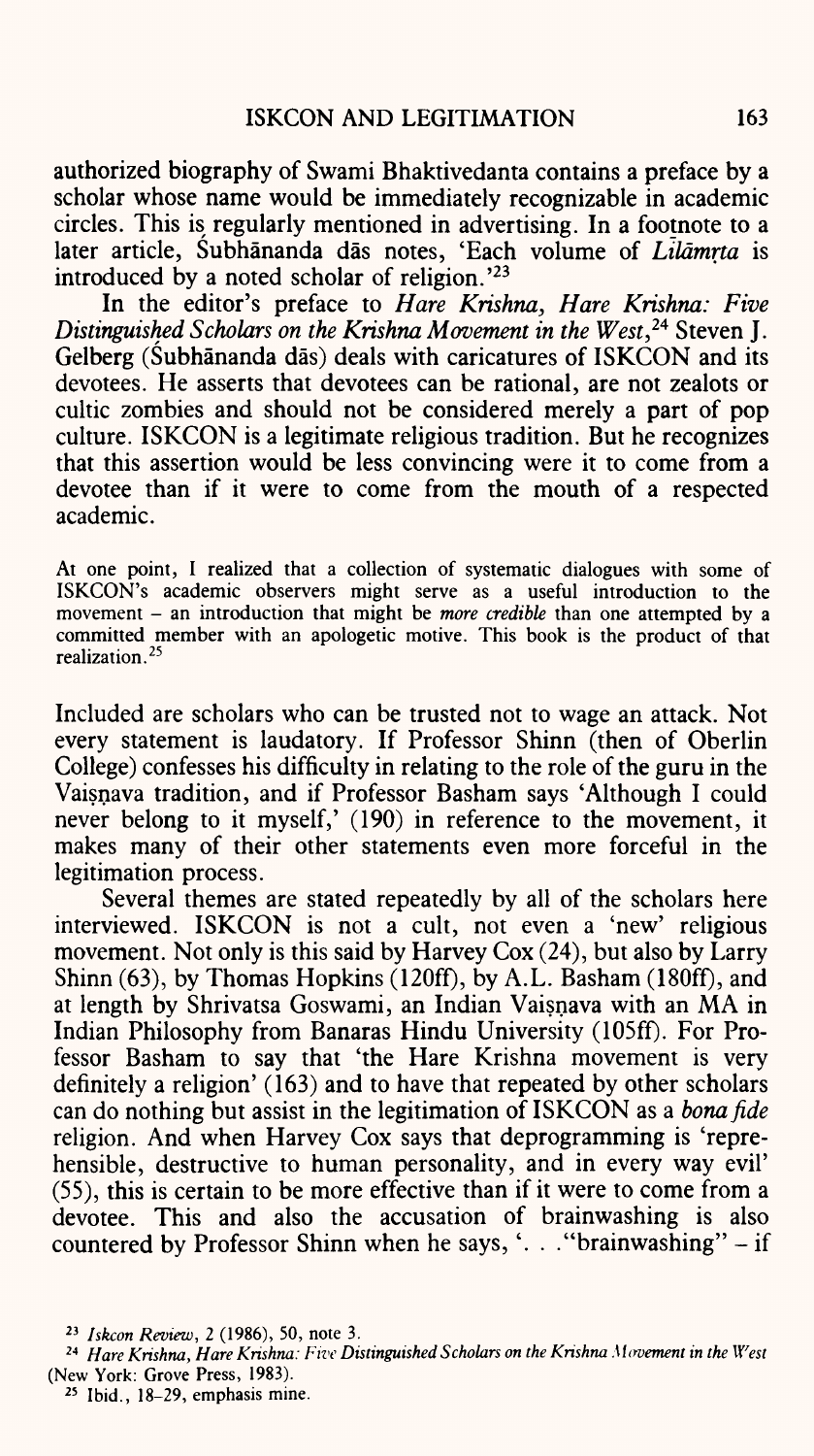we mean by that "mind-control," "coercive persuasion," or "thought reform" ... is clearly not, in any sense, an explanation of how people get into the Hare Krishna movement.' (64)

This volume leaves the distinct impression that there are reputable scholars who hold that ISKCON is a *bona fide* religion, <sup>a</sup> movement that is rapidly becoming more of a denomination than <sup>a</sup> sect, which has a strong mystical dimension coupled with a strong intellectual base and a long and illustrious history in India. The scholars are afforded considerable freedom to express their views, but they are led by carefully crafted questions that direct their attention to topics that are of concern to the intellectual side of the movement today. On a few occasions when the view expressed is considered at least partially wrong, the editor takes the opportunity to clarify the issue, for example, on the guru-disciple relationship (79).

For a number of years the Bhaktivedanta Book Trust has made its presence known at the annual meetings of the American Academy of Religion through its book display. At the 1982 annual meeting of the AAR, an entire session was devoted to a discussion of ISKCON. There were four presentations, two by 'outsider' scholars and two by 'insiders.' The presentations were followed by a response, replies to the response, and a general discussion. By participating in this forum, the 'insiders' took the same rostrum as other scholars and hence participated in a form of legitimation.

<sup>A</sup>final use of scholars and scholarship for legitimation is the inauguration, in Spring 1985, of *Iskcon Review: Academic Perspectives on the Hare Krishna Movement.* The first issue was devoted to the above-mentioned session on ISKCON at the 1982 AAR meeting. The *Review* is an attempt to present the intellectual side of ISKCON, and it invites contributions from those within the movement, as well as academics. In describing the primary audience of this new journal, its editor, Subhananda das, writes,

It is directed towards a wide, particularly academic and professional audience including Hindu studies scholars, sociologists and psychologists of religion, students of American religious history, theologians, mental health professionals, and clergy ... as well as interested members of ISKCON.<sup>26</sup>

Other 'new religions' have also made an appeal to scholars, most notably the Unification Church. They have held numerous conferences. The proceedings have often been published and the editing handed over to 'outsider' scholars. ISKCON has not gone quite so far and has maintained editorial control of such publications. But the growing relationship with scholars is another dimension of the legitimation of ISKCON.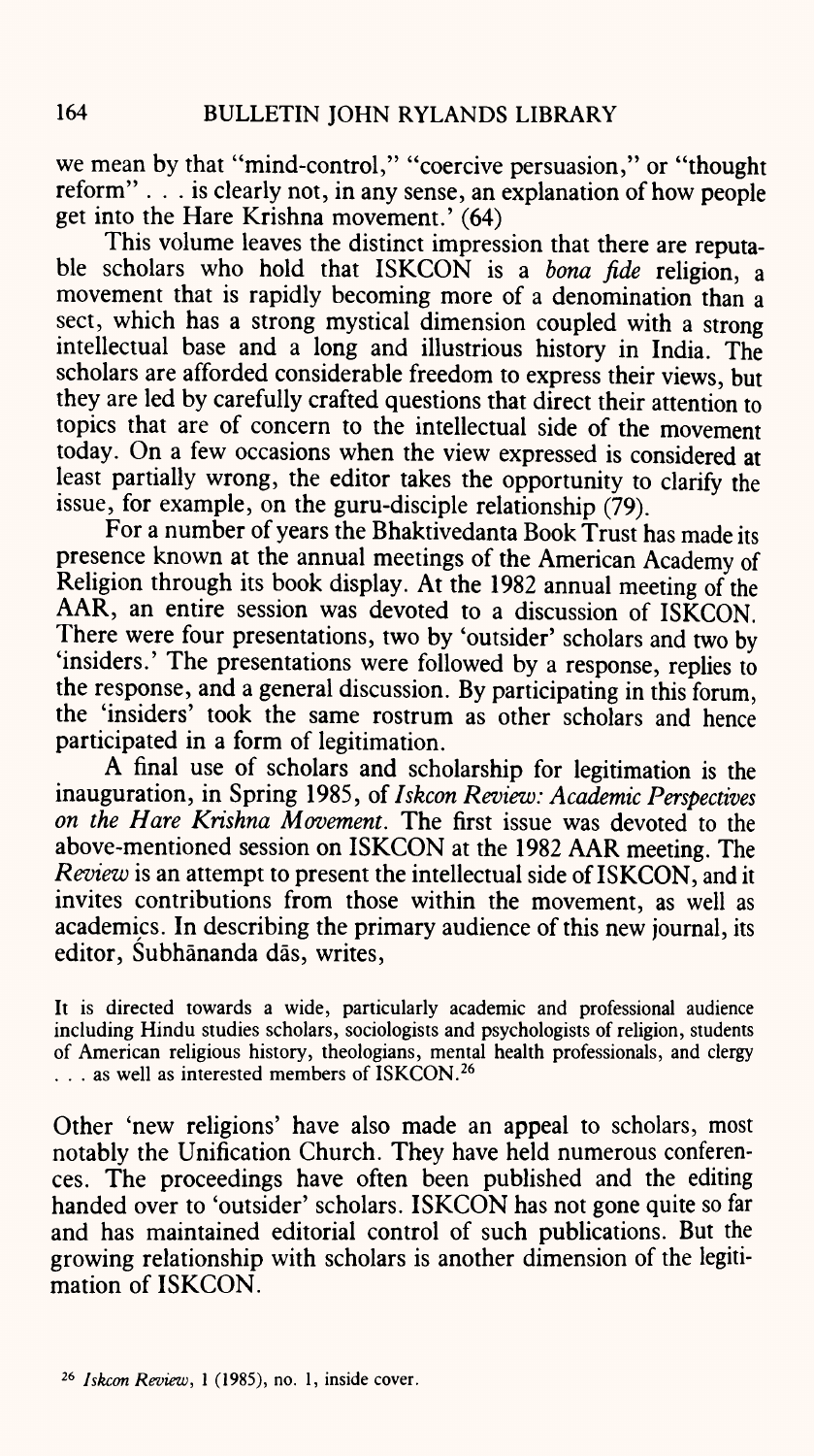LEGITIMATION THROUGH IRENIC APPROACH TO OTHER RELIGIONS In a previous article, I examined Swami Bhaktivedanta's statements about other religions and sought to explain their predominantly critical nature in the light of his theology.<sup>27</sup> As the movement has matured, devotees have not only sought to engage scholars in discussion, but have developed a more ameliorating approach to other religions. This attempt at a more positive statement is another dimension of the struggle for legitimation.

In July 1985, ISKCON held a conference at New Vrindavan in West Virginia on the theme 'Krishna Consciousness in the West: A Multidisciplinary Critique.' Twenty-five scholars from colleges and universities in North America were invited, along with a number of devotees. Among the devotees was a Harvard graduate student in religion, Graham M. Schweig, who presented a paper on 'Bhakti, "The Living Religion of the Day": A Study of the ISKCON Vaisnava View of Other Religions.' In his paper, Schweig makes an effort to construct a 'total' ISKCON view of how devotees view other religions. Basing his thought on the words of Bhaktivedanta, Schweig attempts to use the three levels of spiritual advancement in God-realization to present a 'total' ISKCON view. Although these three levels are discussed by Bhaktivedanta, he offers no systematic attempt to relate this to one's attitude to other religions. This, then, is a new theological development.

The lowest level *(kanisthd)* is a devotee who has deep faith in God, but 'his vision is narrower and parochial, and he maintains an exclusivistic stance in relation to any other tradition because he cannot discern the religiousness of others.'28 The intermediate level devotee *(madhyama)* combines an exclusive and inclusive stance. He has developed God-consciousness to the degree that he is able 'to distinguish between a God conscious person, <sup>a</sup>novice, an innocent person, and an irreligious person whether such a person is a Vaisnava or not.'29 The advanced devotee *(uttamd)* has an inclusivist vision of other traditions. 'He, like the beginner devotee, is indiscriminate, but with his highly developed vision sees everyone as a devotee of God.<sup>'30</sup> All of these attitudes are seen as <sup>a</sup>total ISKCON view. This construction has the potential of enabling one to account for both positive and negative attitudes on the part of devotees by assessing their level of spiritual advancement. But this scheme is not systematically carried through in Schweig's paper.

Instead, what seems to take Schweig's attention is an examination of Bhaktivedanta's view in terms of inclusive and exclusive. 'We shall

30 Ibid.

<sup>27</sup> 'Swami Bhaktivedanta and the Encounter with Religions,' *Modem Indian Responses to Religious Pluralism,* ed. Harold Coward (Albany: State University of New York Press, 1987). 28 Manuscript copy, 3.

<sup>29</sup> Ibid.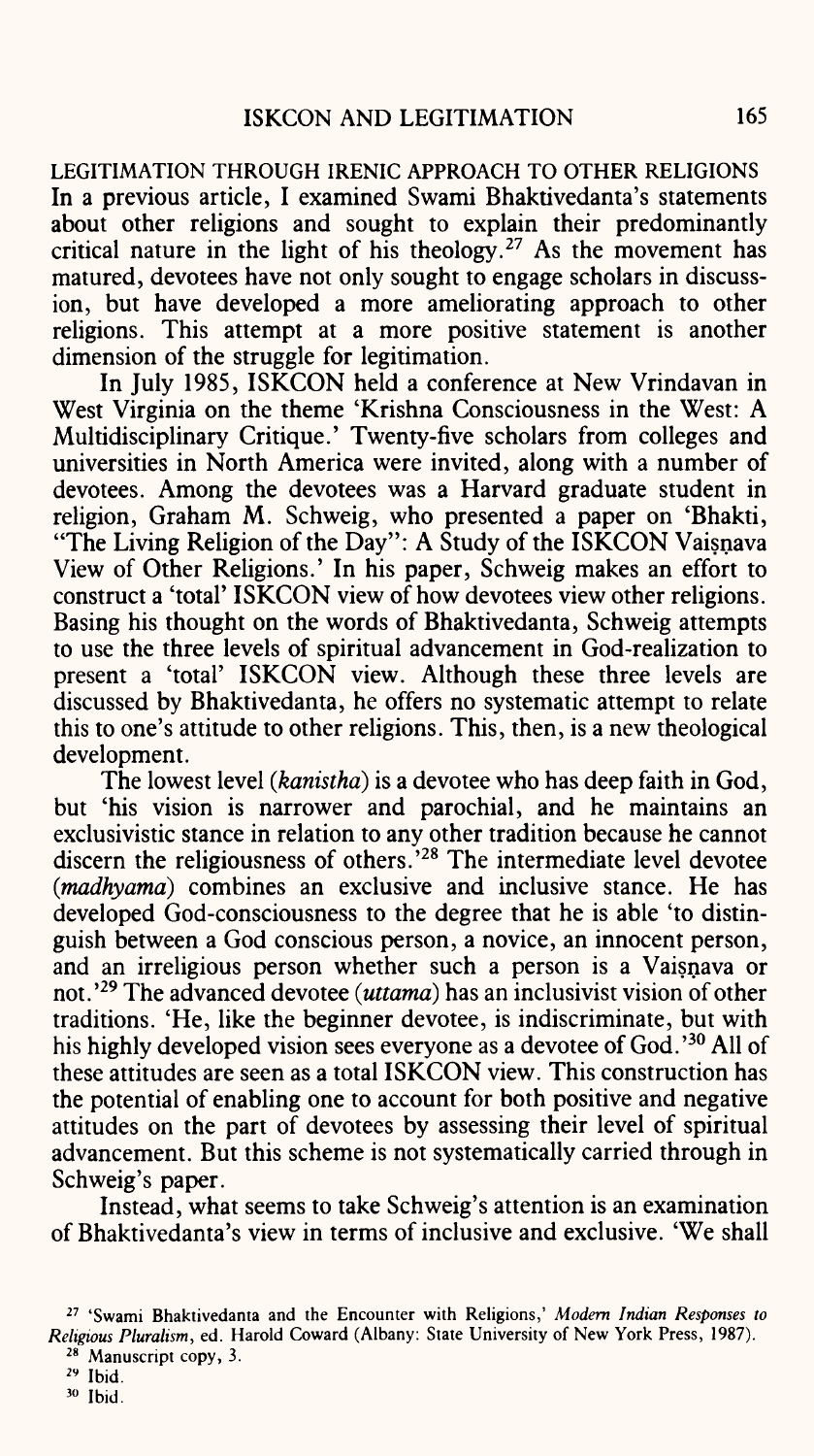see how Prabhupada's every statement signifies or implies a very specific and particular balance between inclusivistic and exclusivistic stances.<sup>31</sup> Since it can hardly be assumed that Bhaktivedanta is an intermediate devotee, one can only assume that his statements which operate on the lower or middle levels operate there for the sake of lower or middle devotees. Then the positive ones would be his higher view. But this is not worked out either. What is striking about this attempt, however, is that a devotee is seeking to emphasize a more positive approach without ignoring the exclusive dimensions. He sees that Bhaktivedanta distinguishes between true and false religion. But it is emphasized that true religion means devotion to God, and that can take place in any tradition. Of course, the Pali Canon and advaita are less instructive in this regard because of their denigration of the personal God.

Repeatedly in the works of Bhaktivedanta, advaitins are called 'the dead branch of a tree,' asuras, demoniacs and products of the Kali yuga, rascals and offenders. The model of Caitanya was conversion, not dialogue. Any religion that does not accept the Supreme Lord is <sup>a</sup> cheating religion *(kaitava-dharma).* Devotees are discouraged from worshipping other deities (demigods) or from reading scriptures other than Vaisnava ones. There is a tendency to be more charitable to the founder of a religion than to his followers. This is true of Sankara, the Buddha, Christ, and Mohammed. Muslims and Christians violate the prohibition against killing (i.e. they eat meat).<sup>32</sup>

What is striking about Schweig's construction is that none of this strong language is present. Moreover, there is a tendency to deal with the positive or inclusive statements first and at some length before moving to <sup>a</sup> less extensive treatment of the exclusive statements. Nowhere do terms like 'rascals,' 'offenders,' 'demoniacs,' or other such pungent words that abound in Bhaktivedanta's writings appear in Schweig's paper. Schweig's is a serious attempt at a balance between inclusive and exclusive attitudes. But, within the context of Bhaktivedanta's work, it is its emphatically affirmative tone that stands out.

Also in 1985, the first American disciple of Swami Bhaktivedanta and the founder of the New Vrindavan community in West Virginia, Kirtananda Swami Bhaktipada, published a book, *Christ and Krishna: The Path of Pure Devotion. 33* In <sup>a</sup>question and answer format, Bhaktipada explores the essential unity of the message of Christ and Krishna. The book also contains six short chapters of his conversations with a variety of Christians. Early in the book he states,

I am not condemning any *bonafide* religion because the principles *ofbonafide* religion

 $31$  Ibid., 4.

<sup>32</sup> All of these views are developed in 'Swami Bhaktivedanta and the Encounter with Religions.'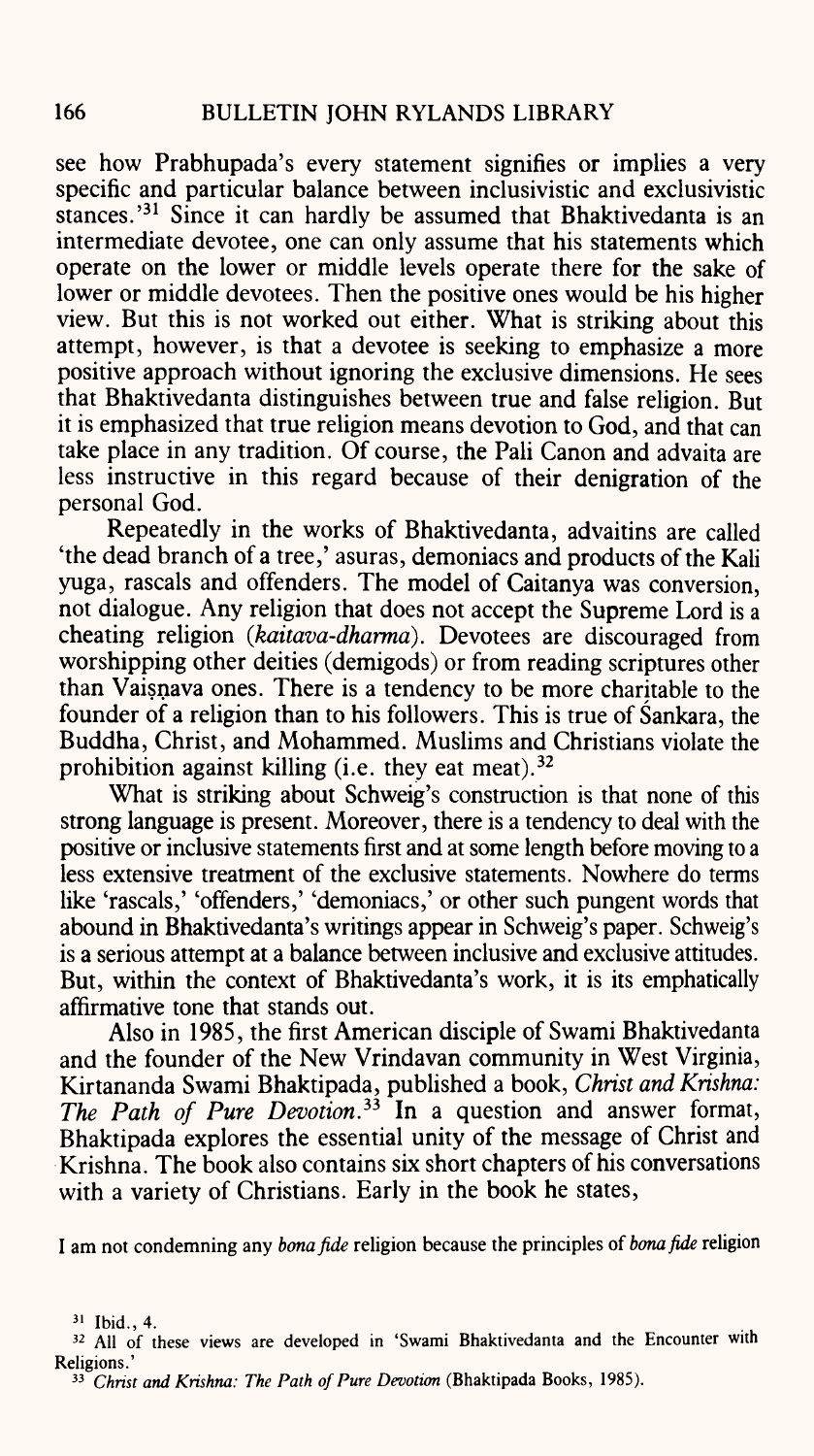are the same everywhere. Religion means the laws of God. One who abides by these laws is truly religious. The laws of God, as stated in all scriptures, demand surrender to God. 34

As the son of a Baptist minister, Bhaktipada believed that to accep<sup>t</sup> Christ meant to condemn other religions. Now he sees that Christ, the perfect son of God, is not the only avatara. Krishna corresponds to God and tells people to 'love me.' Christ told them to 'love God.' There is no contradiction between the two. As for the Christian teaching that one can only come to God through Christ, Bhaktipada likens that to the need for a *jagad-guru.* Bhaktipada's openness does not extend to all views. Those who reject God or who are impersonalists are in error. But the emphasis in his book is clearly positive.

Bhaktipada is concerned primarily with the relationship between Krishna consciousness and Christianity. He sees no problem in affirming the virgin birth of Christ or the doctrine of the trinity. 'A follower of the Vedas can understand this mystery of "three in One" because we also speak of three aspects of God: the impersonal Brahman, the localized Paramatma, and Bhagavan, the Supreme Personality of Godhead. Still, there is unity.<sup>35</sup> Since reincarnation is taught by Christ and is found in the Bible, it is a short step to see the Christian doctrine of the resurrection of the body as a reference to reincarnation. 36

Bhaktipada is willing to engage in philosophical discussion, finding the arguments for God convincing. Particularly affirmed are the arguments from design and first cause. In the end, however, we learn the truth of God from the scriptures. But God has given scriptures to many peoples at various times and places. This includes not only the Vedic corpus, but also the Bible, Quran, and Buddhist sutras (54). The main difference between the Bible and the Vedic literature is not the difference between error and truth but the difference between a small and large dictionary. The Vedic literature is simply more complete. One can achieve consciousness of God even while remaining a Christian. ISKCON members chant the *mahmantra*. But if chanting the name of Krishna is uncomfortable, one can chant the name of Christ, since they are the same anyway. Chanting any of the *bonafide* names of God will be effective (43ff).

An important chapter for our purposes is entitled 'The Universal Church.' Bhaktipada states that the real church is not an organization, but a 'spiritual unity composed of those who believe in God and love Him' (111). This church cannot be sectarian. While one can change

<sup>34</sup> Ibid., 2.

<sup>35</sup> Ibid., 17.

<sup>36</sup> For a complete discussion of Bhaktivedanta's view on karma and rebirth, see Robert D. Baird, 'Swami Bhaktivedanta: Karma, Rebirth and the Personal God,' *Karma and Rebirth: Post Classical Developments,* ed. Ronald W. Neufeldt (Albany: State University of New York Press, 1986).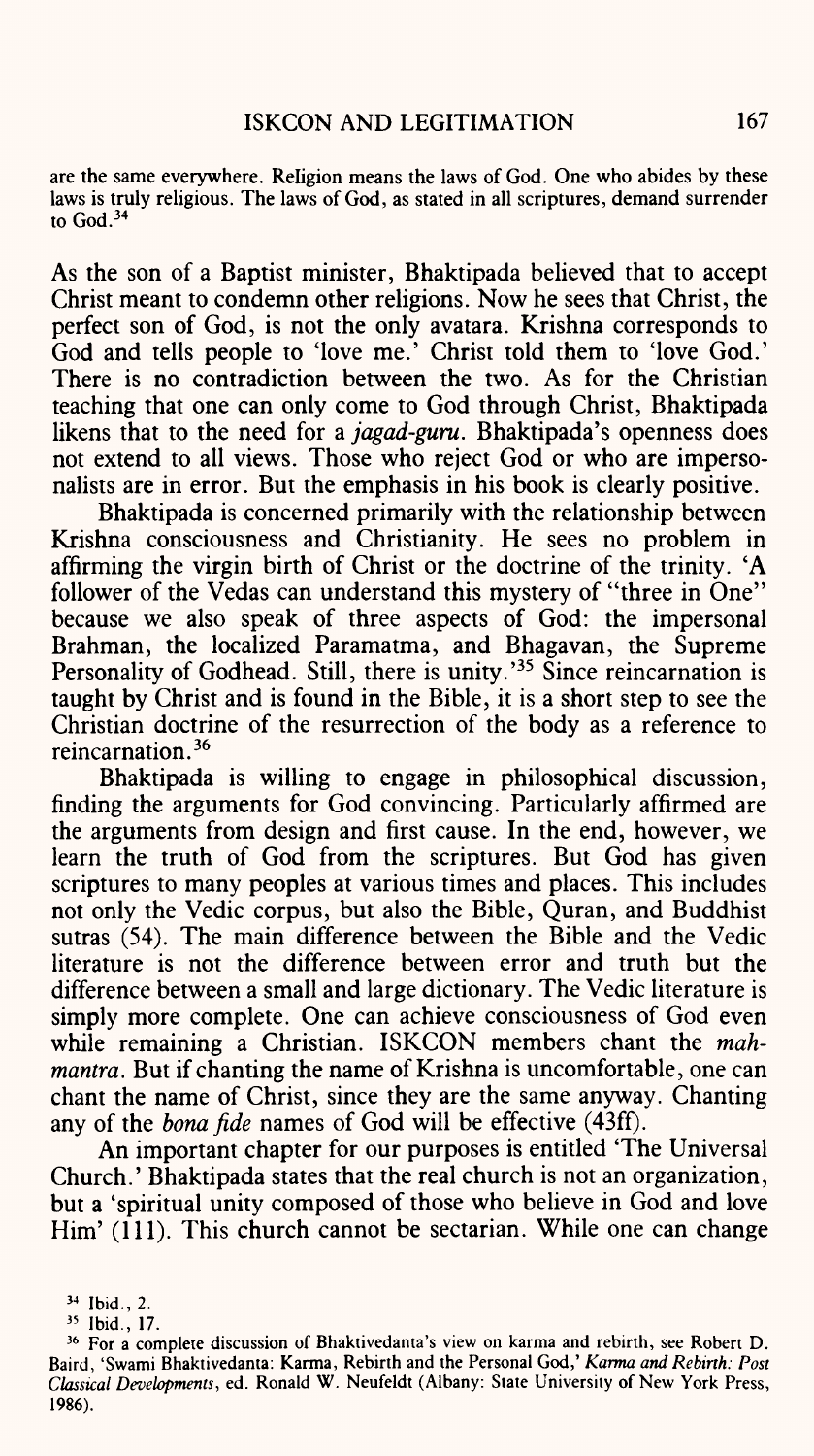one's faith, religion cannot be changed since it is one. It is *'sanatan dharma,* the eternal nature of things, which specifically indicates the inherent, changeless nature of the living entity: to render loving service to God' (112). The only limits placed on this universal church is a denial of God or unwillingness to serve him in loving devotion. Hence communists would be excluded. The subsequent chapters entitled 'conversations with Christians' are illuminating, but are less conversations than a continuation of the question and answer format.

Bhaktipada's wide range of knowledge of biblical texts and of western traditions is in striking contrast to the dearth of such knowledge in Bhaktivedanta. 37 Biblical texts and Vaisnava texts are woven together to present a complete picture of *sanatan dharma* which is quite harmonious. The use of biblical texts by modern Indian religious thinkers to show the universal quality of their thought is often strained. But Bhaktipada frequently chooses just the right text to make his point. This book grew out of his encounter with Christians who visited New Vrindavan, and is another dimension of the struggle for legitimation.

Dialogue is something that Bhaktipada has not found instructive and is where he would draw the line. 'Such dialogues generally end up as so much impersonal hogwash. I don't know anything other than what I have learned from Srila Prabhupada' (146). It is thus a further step when Subhananda das, formerly Director for Interreligious Affairs, ISKCON, writes a lengthy article entitled The Catholic Church and the Hare Krishna Movement: An Invitation to Dialogue.<sup>38</sup> Subhananda reacts to the statement of the 'Vatican Report on Sects, Cults and New Religious Movements' (1986) that 'there is generally little or no possibility of dialogue with the sects' by pointing out that Swami Bhaktivedanta 'met and spoke at length with Sergio Cardinal Pignedoli, the second president of the Secretariat for Non-Christians, and with Jean Cardinal Danielou of France (both now deceased) as well as with many Catholic clergy, religious and seminarians throughout the world.'39 He continues by pointing out that members of ISKCON have repeatedly accepted invitations to speak at Catholic schools, colleges and seminaries, and that he himself has engaged in extensive dialogue with 'Benedictine, Cistercian, and Camaldolese monks at monasteries in the United States, Canada, Australia, and Ireland.' He concludes that ISKCON is quite open to dialogue.

The article seems to imply that the ball is in the court of the Catholic Church. Most of the remainder of the article deals with Catholic attitudes toward cults and with which attitudes are inappropriate. It also analyzes a series of generic criticisms of cults along with

<sup>37</sup> 'Swami Bhaktivedanta and the Encounter with Religions'.

<sup>38</sup> *Iskcon Review, 2* (1986).

<sup>39</sup> *Iskcon Review, 2* (1986), 2.